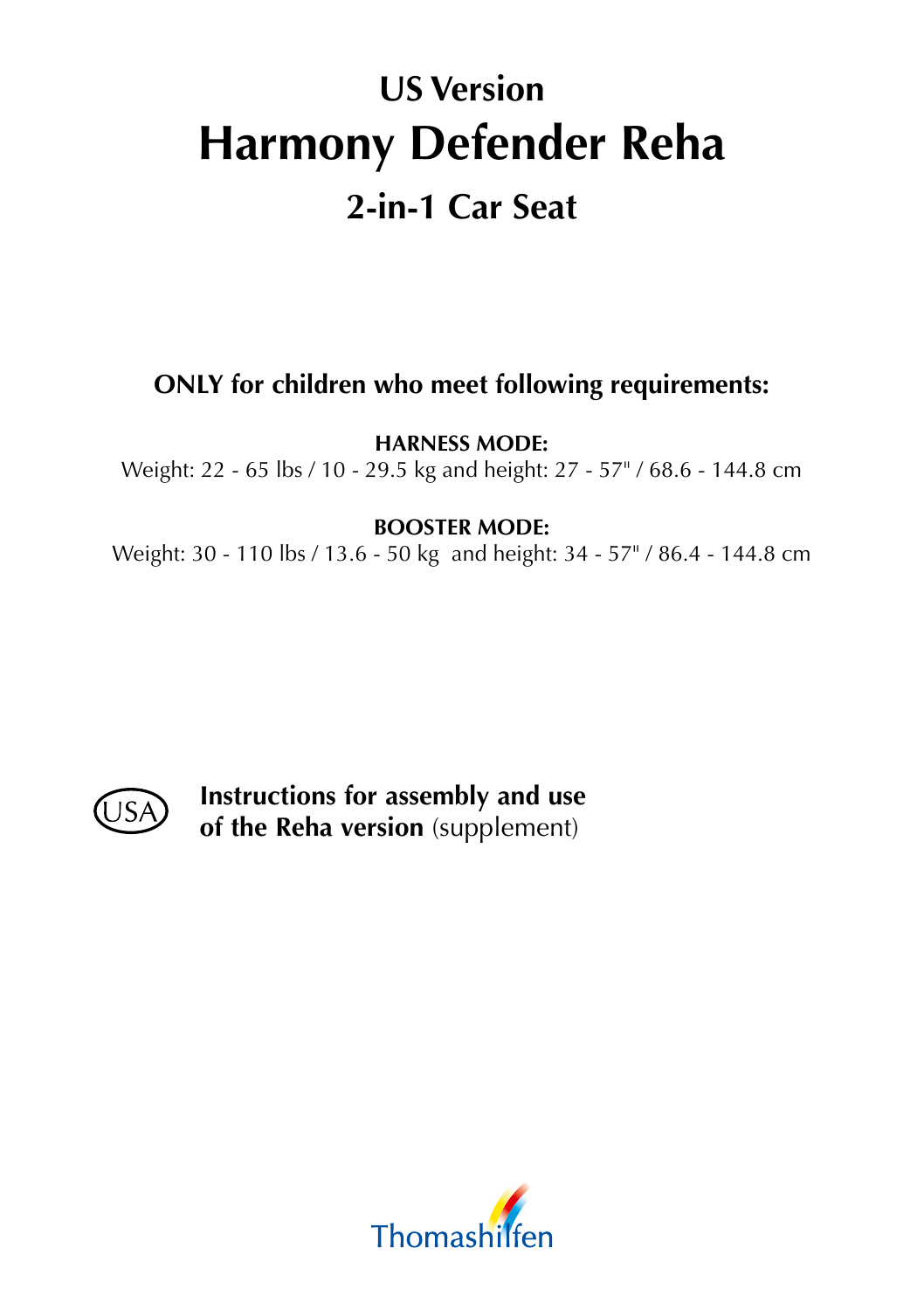### Harmony Defender Reha - US Version - 2-in-1 CarSeat















 $(B)$ 



 $(1b)$ 





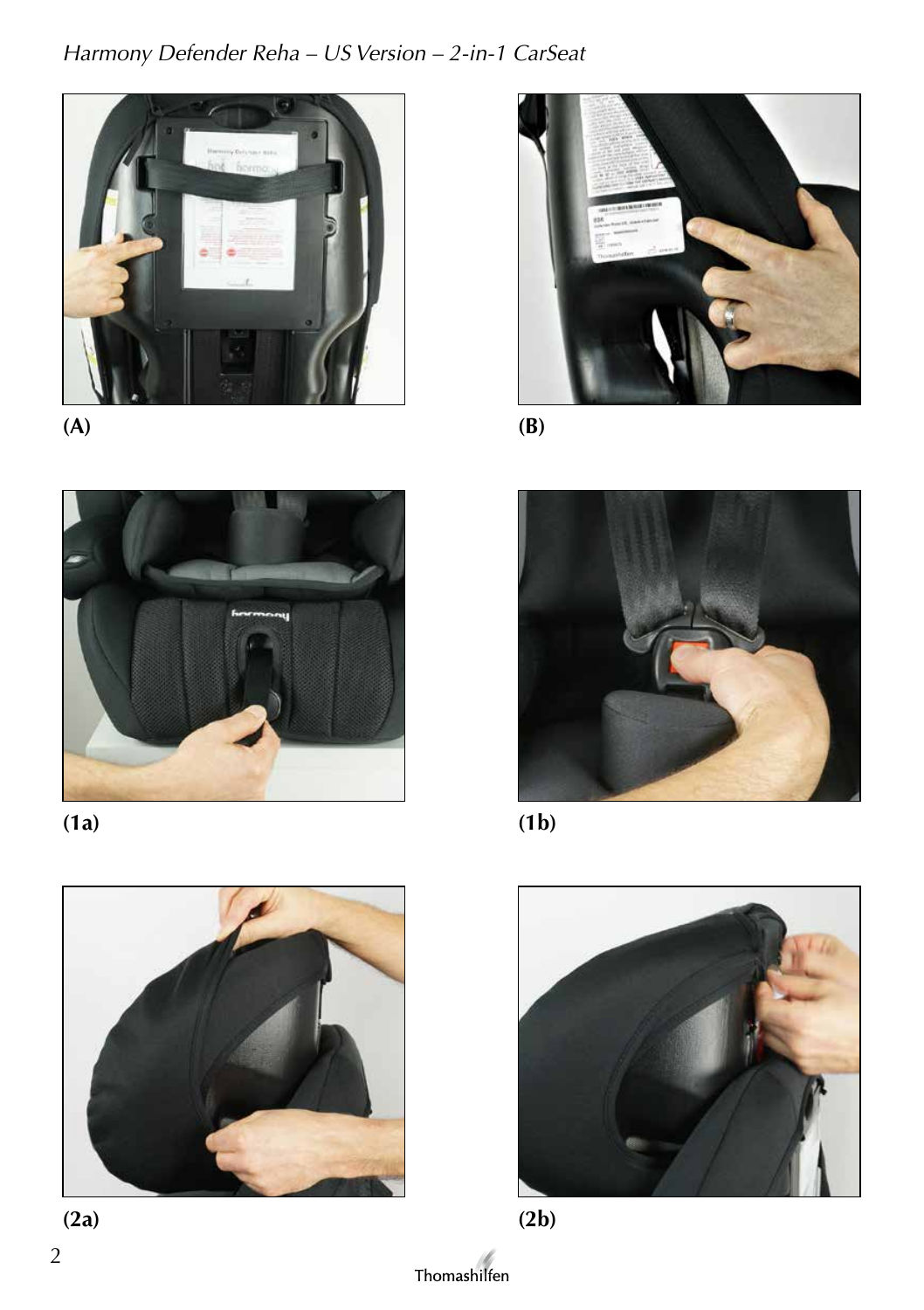













 $(3b)$ 





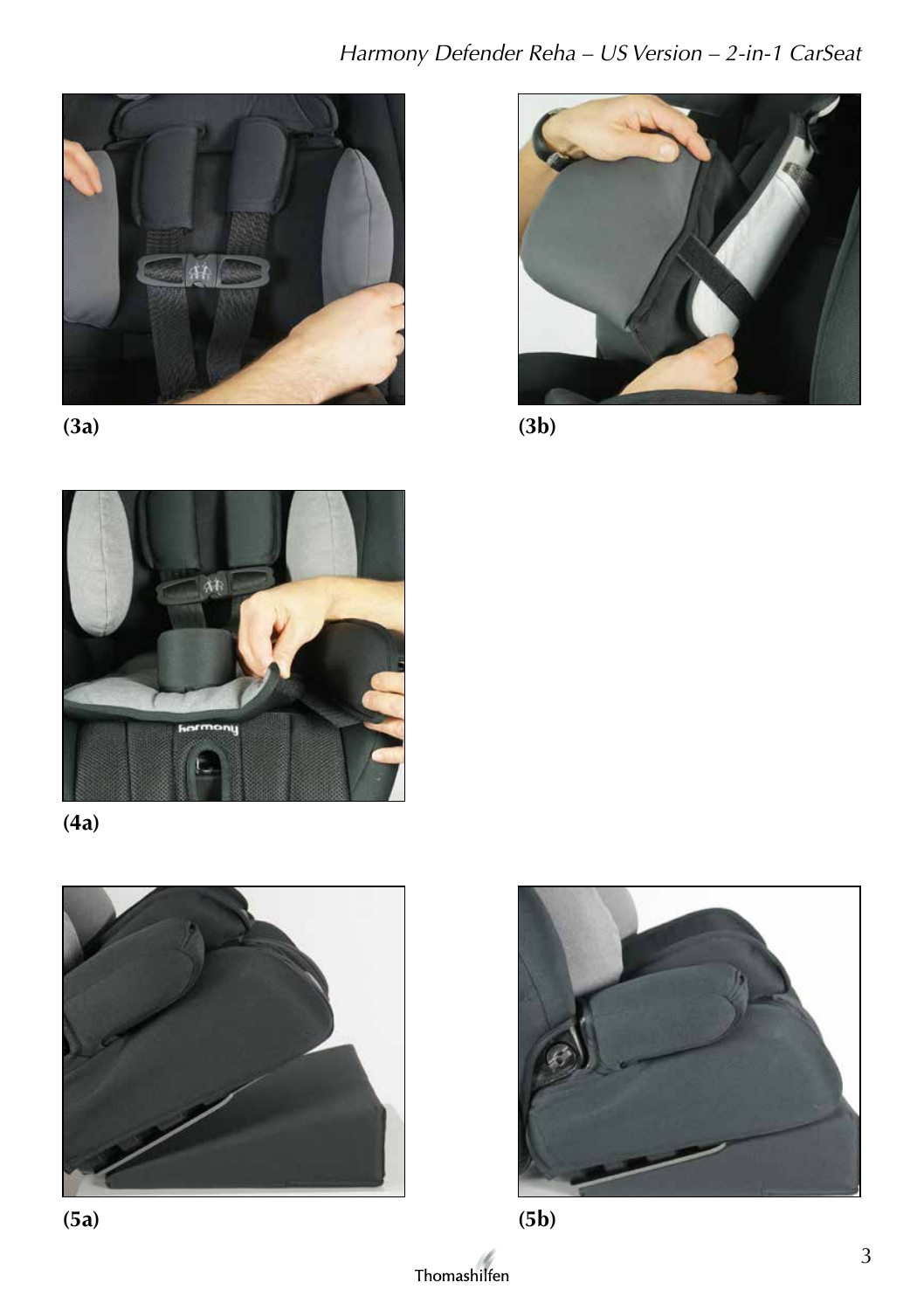### Harmony Defender Reha - US Version - 2-in-1 CarSeat



 $(6a)$ 











 $(6b)$ 



 $(7b)$ 





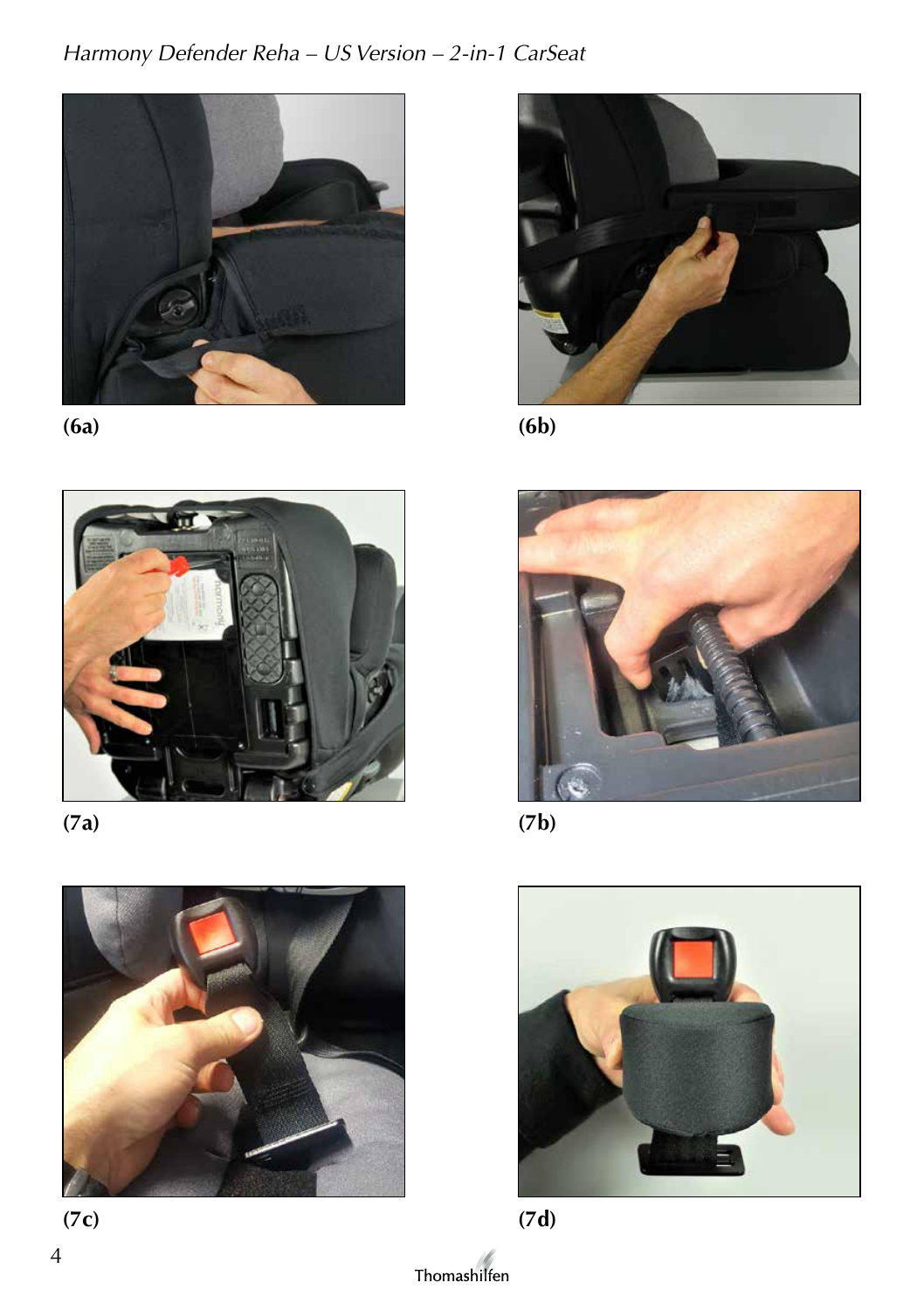





 $(9a)$ 







 $(9b)$ 





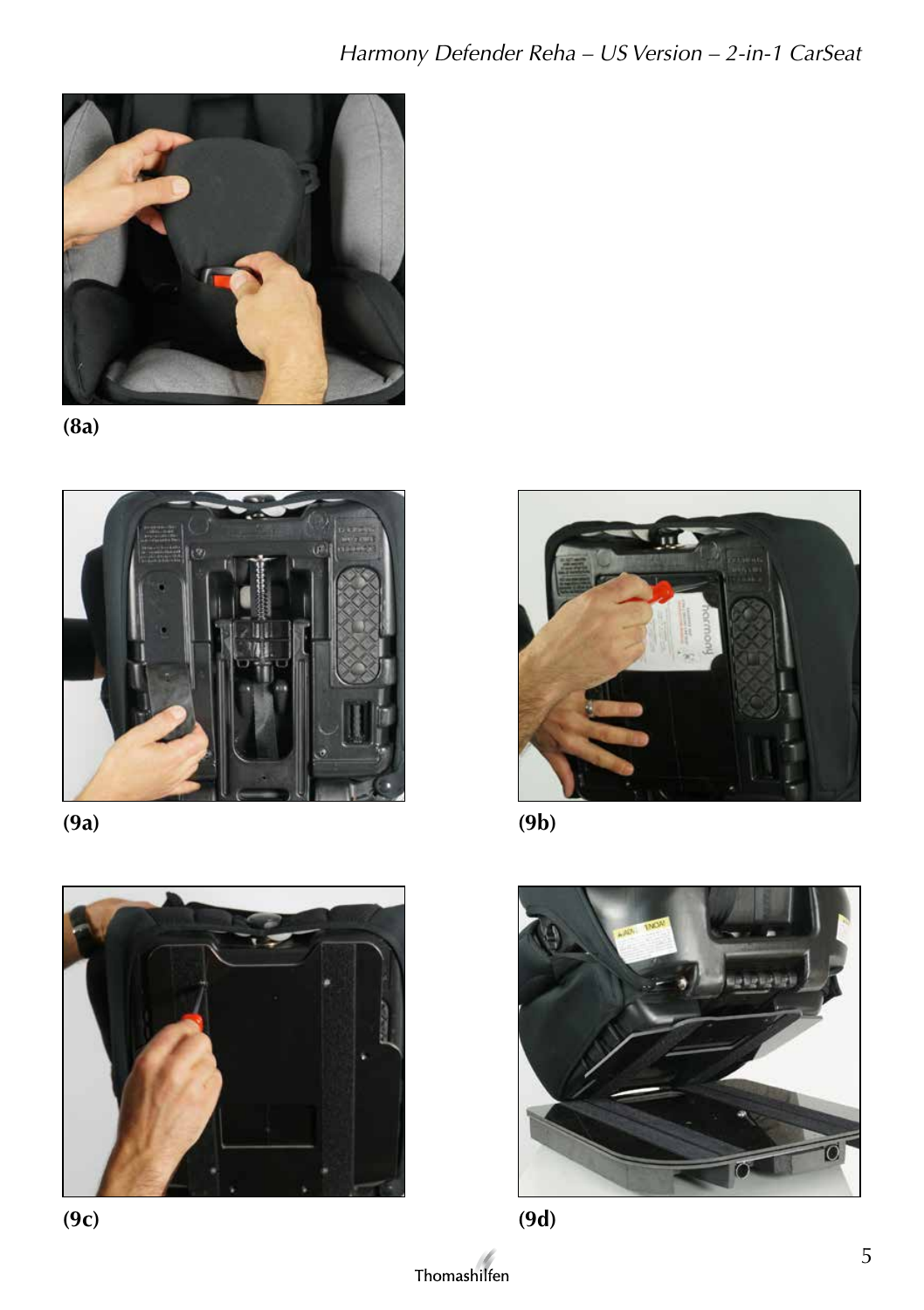#### Harmony Defender Reha - US Version - 2-in-1 CarSeat















 $(10<sub>b</sub>)$ 





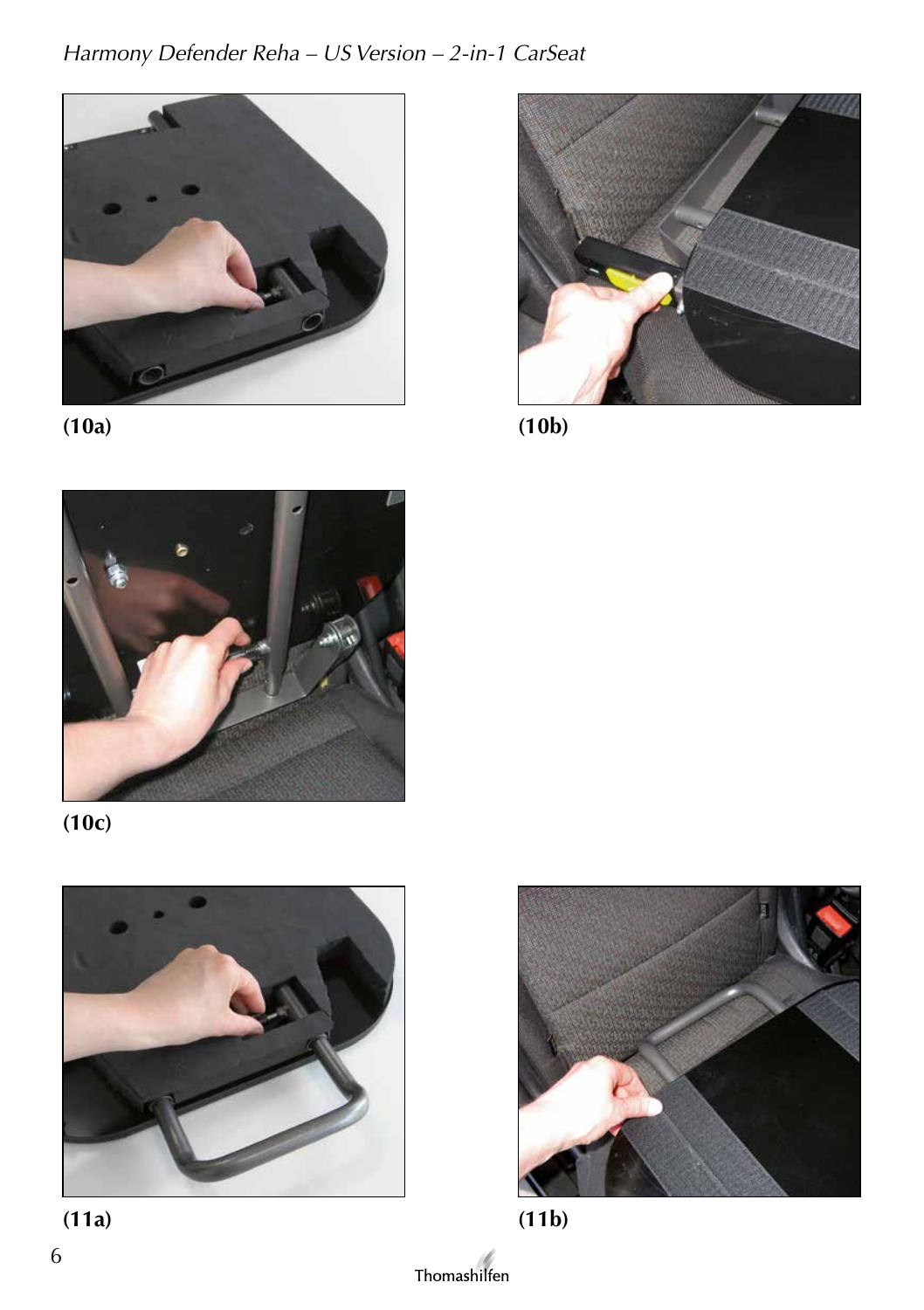





 $(12a)$ 











Thomashilfen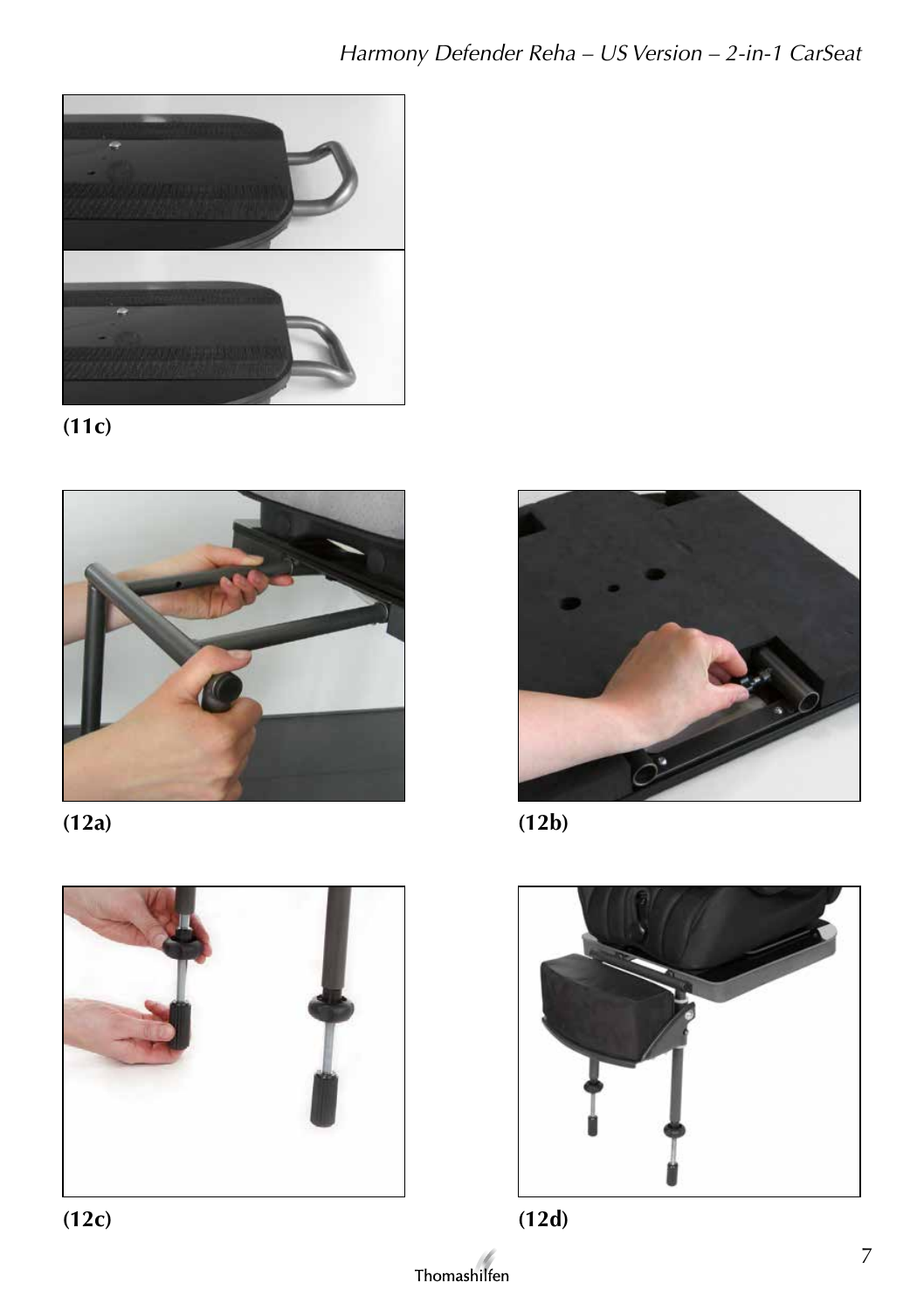*Harmony Defender Reha – US Version – 2-in-1 CarSeat (supplement)*

#### **Dear Defender Reha user,**

To make handling of your new children car seat safe, practical, and comfortable for both you and your child, please read these instructions and the instructions enclosed to the seat before use.

This manual is a supplement to the original Harmony Defender assembly and usage instructions. Some aspects in handling the car seat have changed, due to the modification into a Reha version. These changed aspects are described in this supplementary user manual.

**PLEASE NOTE:** All user manuals are stored in a transparent bag at the back rest of Defender Reha seat. Please always use this storage section. (Fig. A)

Should you have further questions or problems, please contact your specialist dealer or us directly.

**Our address:** Thomashilfen North America 14221 29th St E, #101 Sumner, WA 98390 Phone: 886.870.2122 (toll free) email: info@thomashilfen.com www.thomashilfen.us

### **General instructions**

**READ THIS MANUAL:** Do not install or use this child restraint until you read and understand the instructions in this, Harmony's and your vehicle's owner manual.

**PLEASE NOTE:** This child restraint and all accessories conforms to Federal Motor Vehicle Safety Standard 213 and are certified for use in passenger motor vehicles only.

#### **Harness Mode ONLY**

ONLY use Defender Reha in Harness Mode with children who meet following requirements:

• Weight: 22 - 65 lbs / 10 - 29.5 kg and Height: 27 - 57" / 68.6 - 144.8 cm

You can install the child restraint using **EITHER** the LATCH or vehicle seat belt.

If LATCH is not an option, you **MUST** use the vehicle seat belt to install the child restraint in your vehicle.

**PLEASE NOTE:** This restraint in Harness Mode is certified for aircraft use.

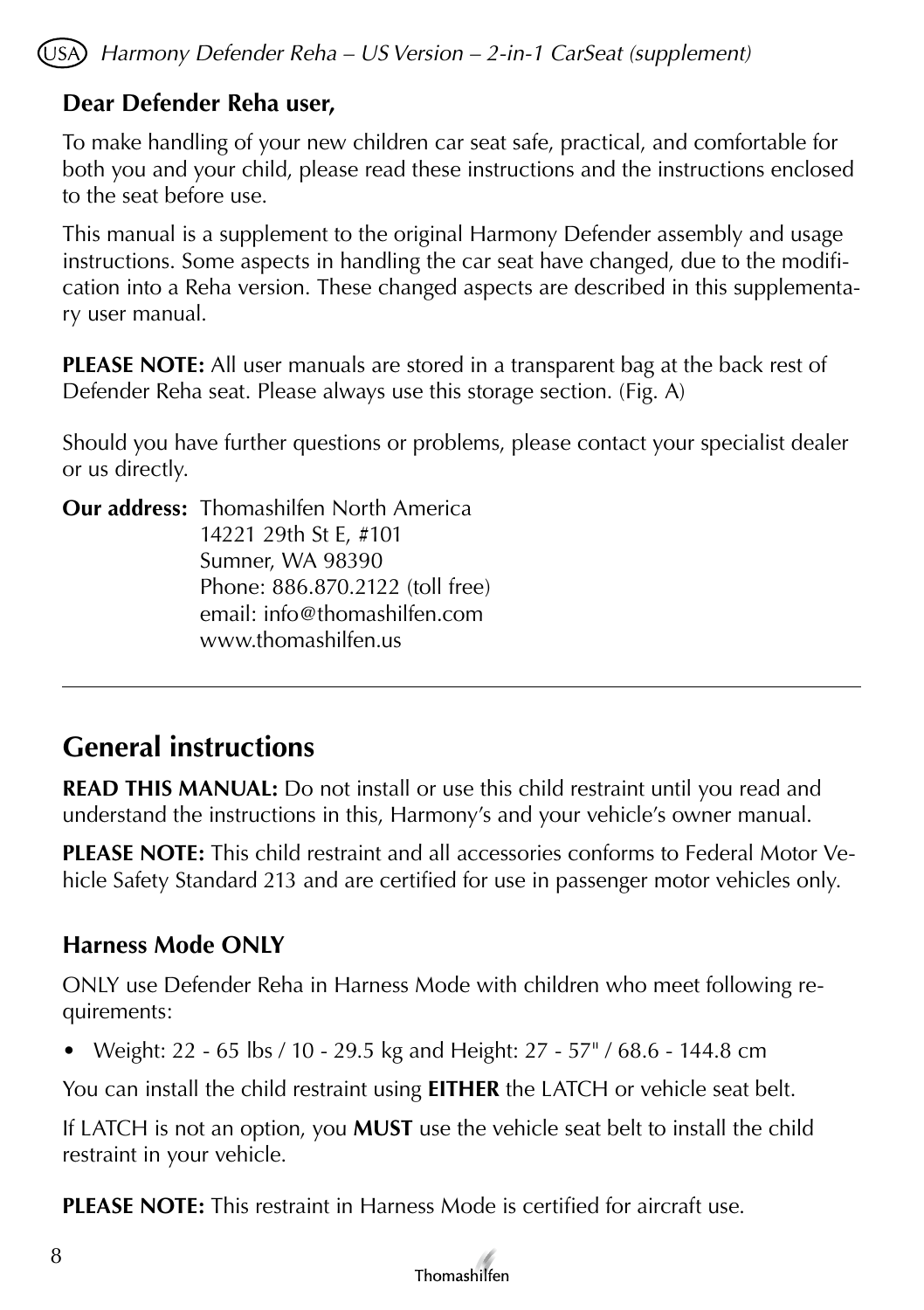

#### **Booster Mode ONLY**

ONLY use Defender Reha in Booster Mode with children who meet following requirements:

• Weight 30 - 110 lbs / 13.6 - 50 kg and Height 34 - 57" / 86.4 - 144.8 cm

ONLY use Defender Reha as a high back belt-positioning booster where 5-point harness is used only as a positioning harness:

During the course of this test it was verified that the 5-point belt for children with a body weight of 13,6 kg and more (30 lbs) can be used as an additional positioning belt.

In this case, ALWAYS secure your child using the vehicle's 3-point safety belt and observe the notes on correct installation contained in the original Harmony Defender Instructions for Installation and Use.

In Booster Mode the 5-point positioning belt integrated into the child seat is NOT a safety-relevant item. In this case the child is restrained by the vehicle's 3-point safety belt. The 5-point belt is only intended for use as a positioning belt to provide additional support for children with a body weight between 30 and 110 lbs / 13.6 and 50 kg and body height between 34 and 57" / 86.4 and 144.8 cm

**PLEASE NOTE:** In Booster Mode this restraint is **NOT** certified for aircraft use.

### **Purpose / indication**

The children's car seat Defender Reha is designed for the transport of children's with special needs in vehicles. It meets the needs of children's with following clinical pictures, who are not able to sit freely and independently:

- cerebral palsy
- hypotony syndrome of unspecific genesis
- muscular dystrophy
- different syndrome diseases

The car seat is characterized by its shell design and pad system, which provide for additional seating safety, stabilization of head and pelvis, and support / control of the feet.

Thus, the Defender Reha meets the needs of disabled children very well.

## **Application risks / contraindications**

No application risks / contraindications are known.

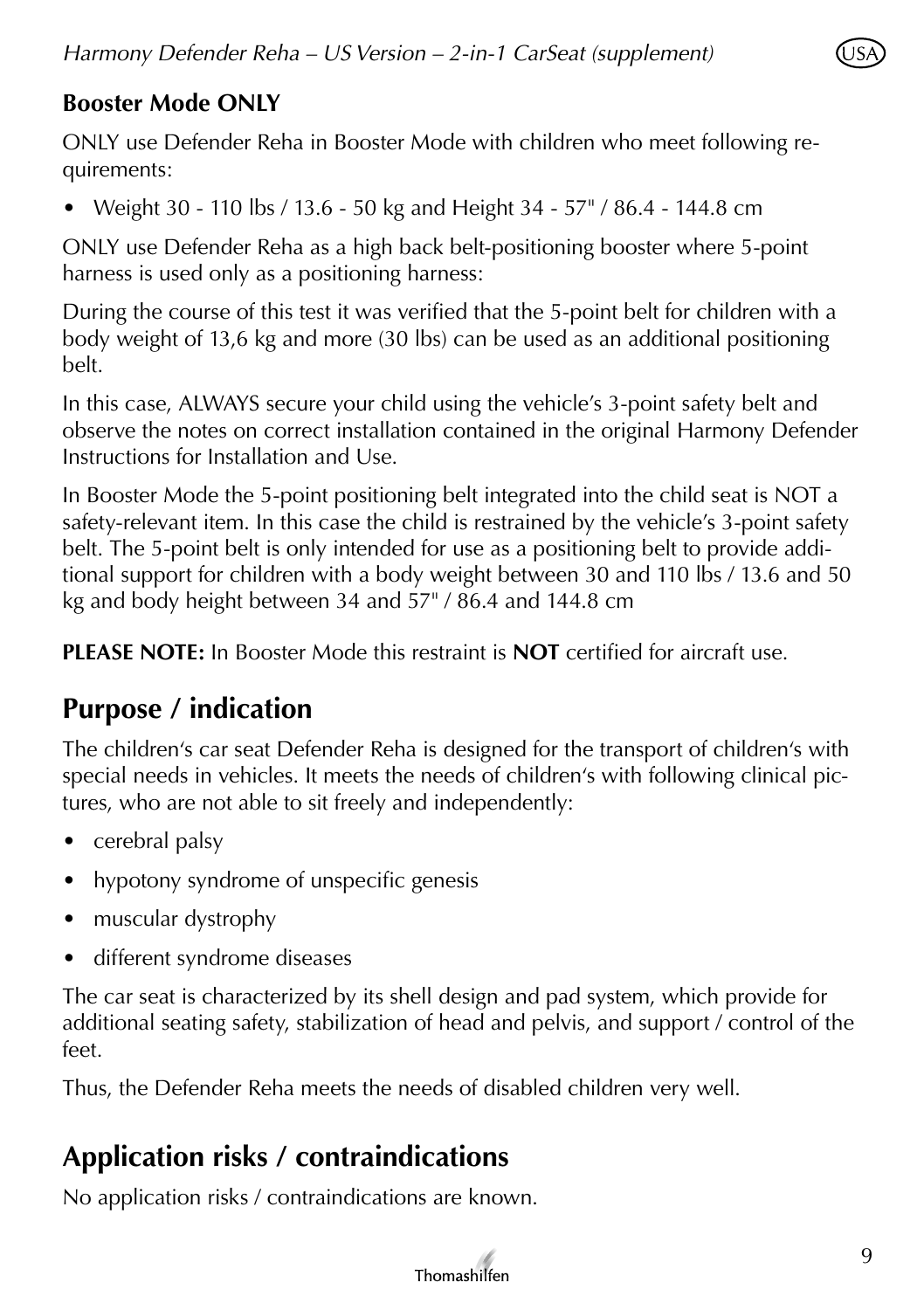*Harmony Defender Reha – US Version – 2-in-1 CarSeat (supplement)*

### **Warranty**

#### **Limited 2-years warranty**

This child restraint is warranted against defective materials and workmanship for two years from the date of original purchase. Thomashilfen will, at its option, provide replacement parts for this product or replace this product. Thomashilfen reserves the right to discontinue or change fabrics, parts, models or products, or to make substitutions.

#### **WARRANTY LIMITATIONS**

This warranty does not include damages which arise from negligence, misuse, or use not in accordance with this instruction manual. The use of non-Thomashilfen branded covers, inserts, toys, accessories or tightening devices is not approved by Thomashilfen. Their use could cause this child restraint to fail federal safety standards or perform worse in a crash. Their use automatically voids the Thomashilfen warranty.

#### **LIMITATIONS OF DAMAGES**

The warranty and remedies as set forth above are exclusive and in lieu of all others, oral or written, express or implied. In no event will Thomashilfen or the retailer selling this product be liable to you for any damages, including incidental or consequential damages, or loss of use arising out of the use or inability to use this product.

#### **PLEASE REGISTER THIS CHILD RESTRAINT WITHIN 30 DAYS OF PURCHASE TO EXPEDITE WARRANTY CLAIMS AND TO VERIFY ORIGINAL DATE OF PURCHASE.**

### **Safety warnings**

#### **WARNING! DEATH or SERIOUS INJURY can occur**

- ONLY use Defender Reha with children who meet following requirements: Weight: 10 - 50 kg / 22 - 110 lbs and Height: 68.6 - 144.8 cm / 27 - 57"
- NEVER use this child restraint without backrest.
- Discontinue use of this child restraint if it is older than TEN (10) YEARS. There is an expiry date for use of this child restraint indicated on the underside of the child restraint base.
- You MUST use the vehicle 3-point lap-and-shoulder belt when restraining the child in Booster Mode.
- Use this child restraint forward facing only.
- Follow all labels on this child restraint and in these written instructions. DO NOT INSTALL OR USE THIS CHILD RESTRAINT UNTIL YOU READ AND UNDER-

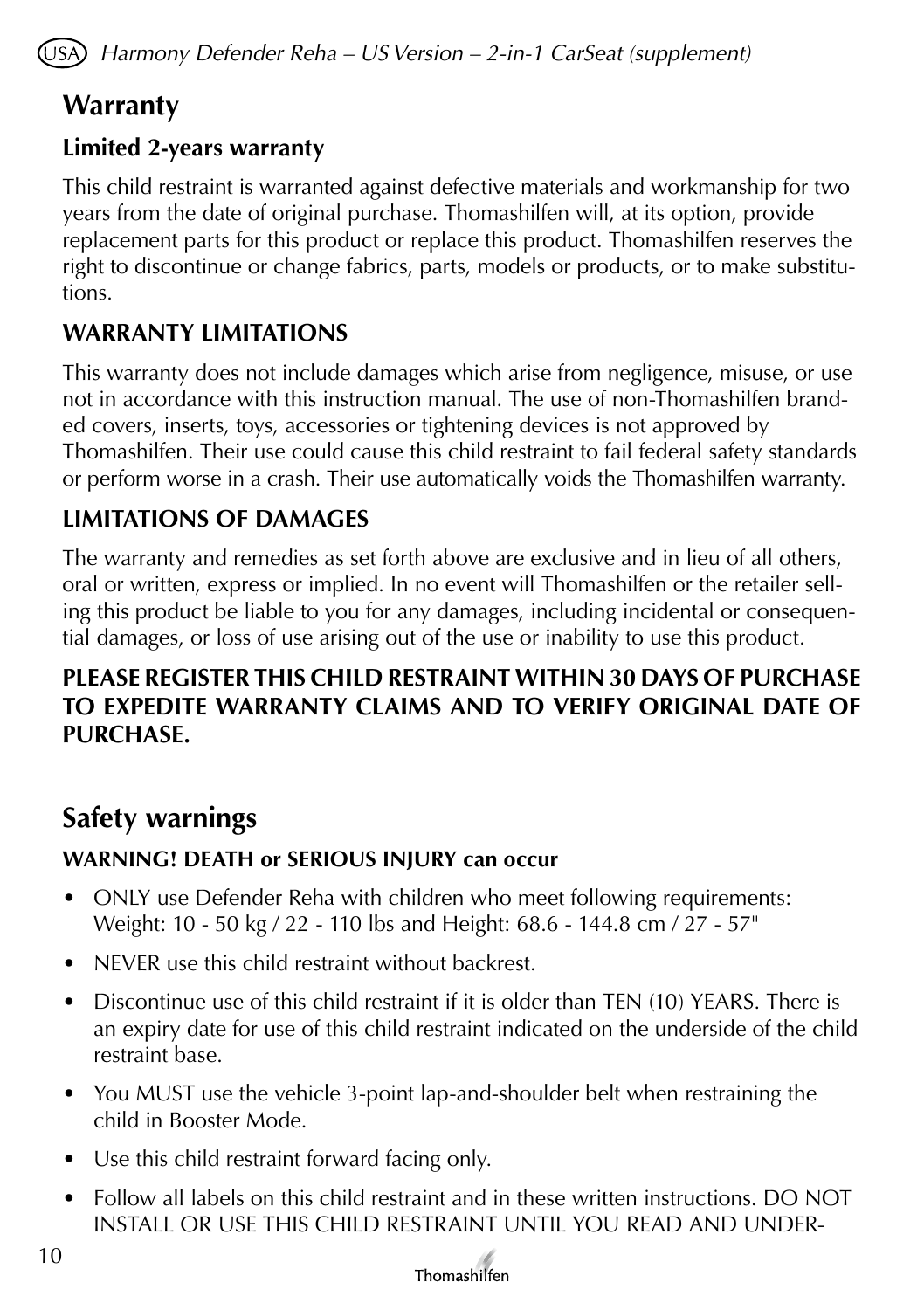STAND THE INSTRUCTIONS IN THIS MANUAL AND IN YOUR VEHICLE OWNER'S MANUAL.

- DO NOT tamper with or modify the child restraint, including the buckles, harness system or UAS, for anyreason.
- According to accident statistics, CHILDREN ARE SAFER WHEN PROPERLY RESTRAINED IN REAR VEHICLE SEATING POSITIONS THAN IN THE FRONT SEATING POSITION.
- DO NOT use this child restraint if it is damaged in any way or has missing parts.
- FAILURE TO PROPERLY READ, FOLLOW AND USE THESE INSTRUCTIONS AND THE CHILD RESTRAINT LABELS INCREASES THE RISK OF SERIOUS INJU-RY OR DEATH IN A SHARP TURN, SUDDEN STOP OR CRASH.
- DO NOT LEAVE A CHILD RESTRAINT UNSECURED IN YOUR VEHICLE.
- PARTS OF THE CHILD RESTRAINT COULD BECOME HOT ENOUGH TO BURN THE CHILD IF LEFT IN THE SUN.
- DO NOT, EXCEPT AS DESCRIBED IN THESE INSTRUCTIONS, MODIFY YOUR CHILD RESTRAINT, DISASSEMBLE ANY PART OR CHANGE THE WAY THE HARNESS OR VEHICLE SEAT BELTS ARE USED. This includes any accessories or parts by other manufacturers as non-tested accessories can affect the safety of the child restraint.
- This child restraint must NOT be used in homes, boats, buses, motorcycles, motor homes, or any other vehicles that have non-forward-facing seats, missing seat belts, or whose seat belts do not meet the requirements of this child restraint.
- NEVER PLACE THIS CHILD RESTRAINT IN A VEHICLE SEATING LOCATION THAT HAS AN ACTIVE AIRBAG.
- DO NOT USE A CHILD RESTRAINT THAT HAS BEEN IN AN ACCIDENT OF ANY KIND.
- NEVER leave children alone in a vehicle under any circumstance.
- DO NOT allow children to play with this child restraint.
- NO CHILD RESTRAINT CAN GUARANTEE PROTECTION WHEN THE VEHICLE IS SERIOUSLY IMPACTED.
- Your child restraint reclines to ensure proper installation into your vehicle. The child restraint must be installed so that all of ist surface area is n contact with your vehicle seat.

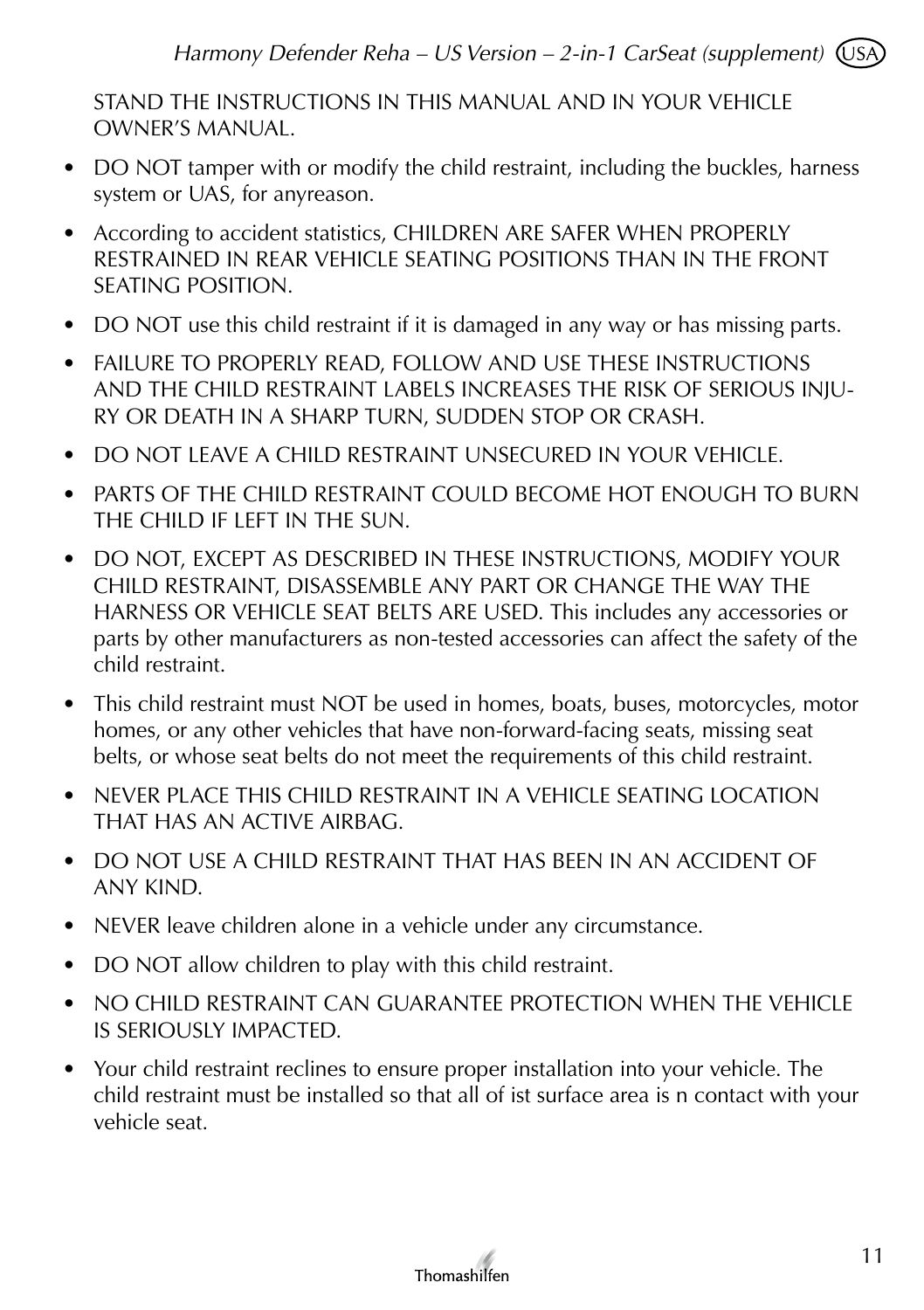*Harmony Defender Reha – US Version – 2-in-1 CarSeat (supplement)*

### **General information**

- To ensure proper child restraint use, keep and store this instruction manual and refer to it when necessary. (Fig. A)
- For children over 18.1 kg (40 lbs) requiring more harness length, remove black EPP pad under fabric on base of unit.
- Avoid unnecessary bulky clothing.
- For ease of fabric pad installations, turn recline knob counterclockwise to open gap at base of backrest to facilitate passing the hook and loop tabs through the gap to secure.

## **Register your new Defender Reha**

Child restraints could be recalled for safety reasons. You must register this restraint to be reached in the event of a recall, and to be eligible to receive replacement parts while under warranty.

The model number, serial number and manufacturingdate can be found on a label on the right side of backrest. (Fig. B)

Thomashilfen North America 14221 29th St E, #101 Sumner, WA 98390 USA

or call: 886 870 2122 (toll free)

or register online at: www.thomashilfen.us/registry

For recall information, call the U.S. Government's Vehicle Safety Hotline at 1-888-327-4236 (TTY: 1-800-424-9153) or go to www.NHTSA.gov

### **Contact a Child Passenger Safety (CPS) technician.**

You can find a CPS technician in your area at www.nhtsa.dot.gov. Click on "Child Passenger Safety" and select "Certified Child Passenger Safety Technician Locator."

#### **Attend a car seat check-up in your area.**

More information about car seat check-ups is available at www.nhtsa.dot.gov under "Child Seat Inspections" or at www.seatcheck.org. You can also call 1-855-SEAT-CHECK to find the next or closest seat check event.

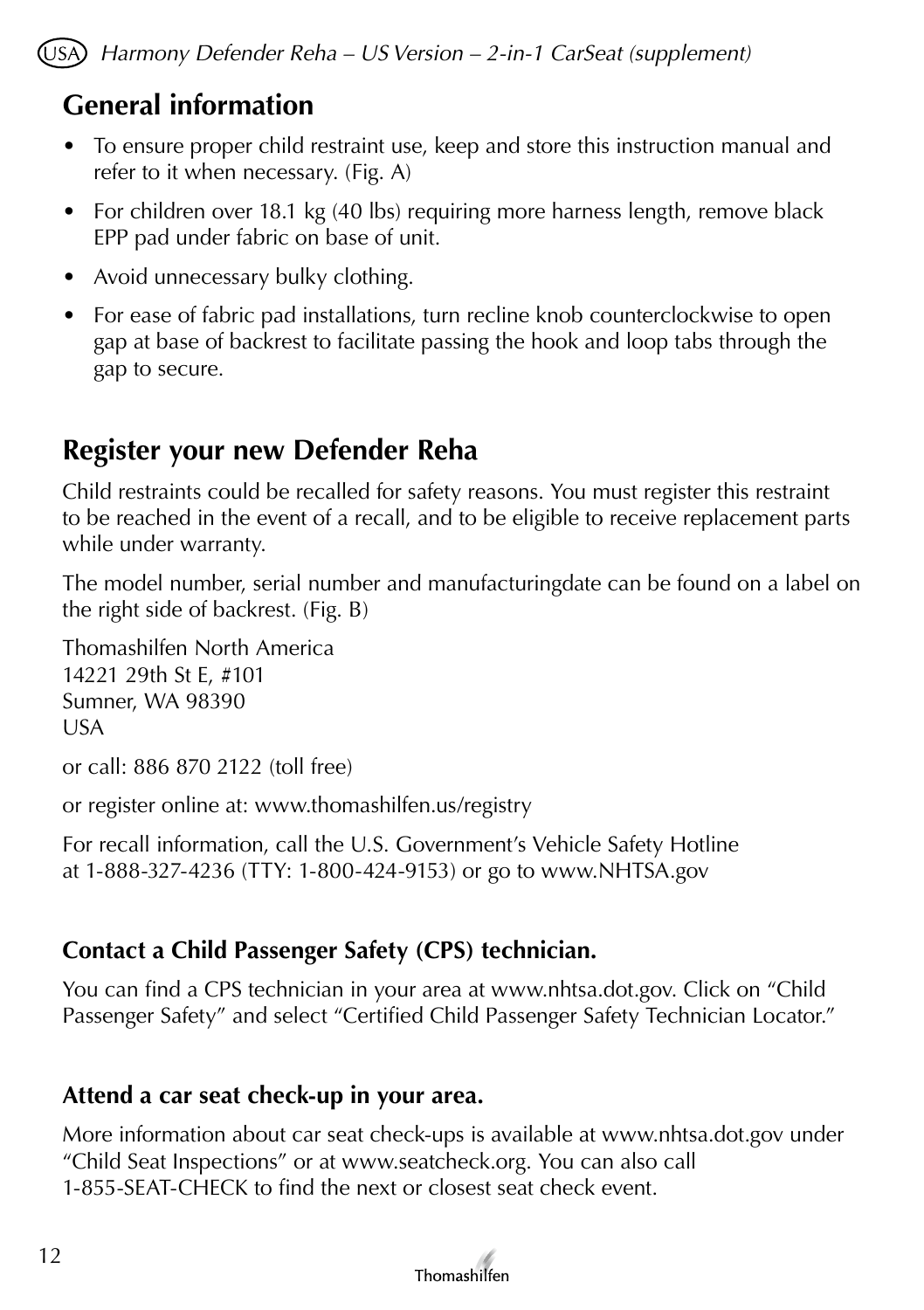## **Technical data**

| Seat depth       | $13.5$ " / 33 cm                                  |
|------------------|---------------------------------------------------|
| Seat width       | $8.5 - 12$ " / 21.5 - 30.5 cm $*$                 |
| Seat to head     | $23.5 - 30.5$ " / 60 - 78 cm **                   |
| Shoulder height  | 10 - 19.5" / 25 - 49.5 cm $**$                    |
| Lower leg length | $(7^{\mu}$ ***) 11 - 17" / (18 cm ***) 28 - 43 cm |
| Seat weight      | 22 lbs / 10 kg                                    |

#### **HARNESS MODE**

| Child weight | 22 - 65 lbs / 10 - 29.5 kg    |
|--------------|-------------------------------|
| Child height | $27 - 57$ " / 68.6 - 144.8 cm |

#### **BOOSTER MODE**

| Child weight | 30 - 110 lbs / 13.6 - 50kg    |
|--------------|-------------------------------|
| Child height | $34 - 57$ " / 86.4 - 144.8 cm |

\* To reach max. seat width remove additional hip guide pads from additional seat pad

\*\* To reach max. back height and shoulder height remove additional seat pad and foam pad under seat cushion

\*\*\* To reach min. lower leg length you need to use footrest pad 834

**PLEASE NOTE:** Specs are subject to change without notice

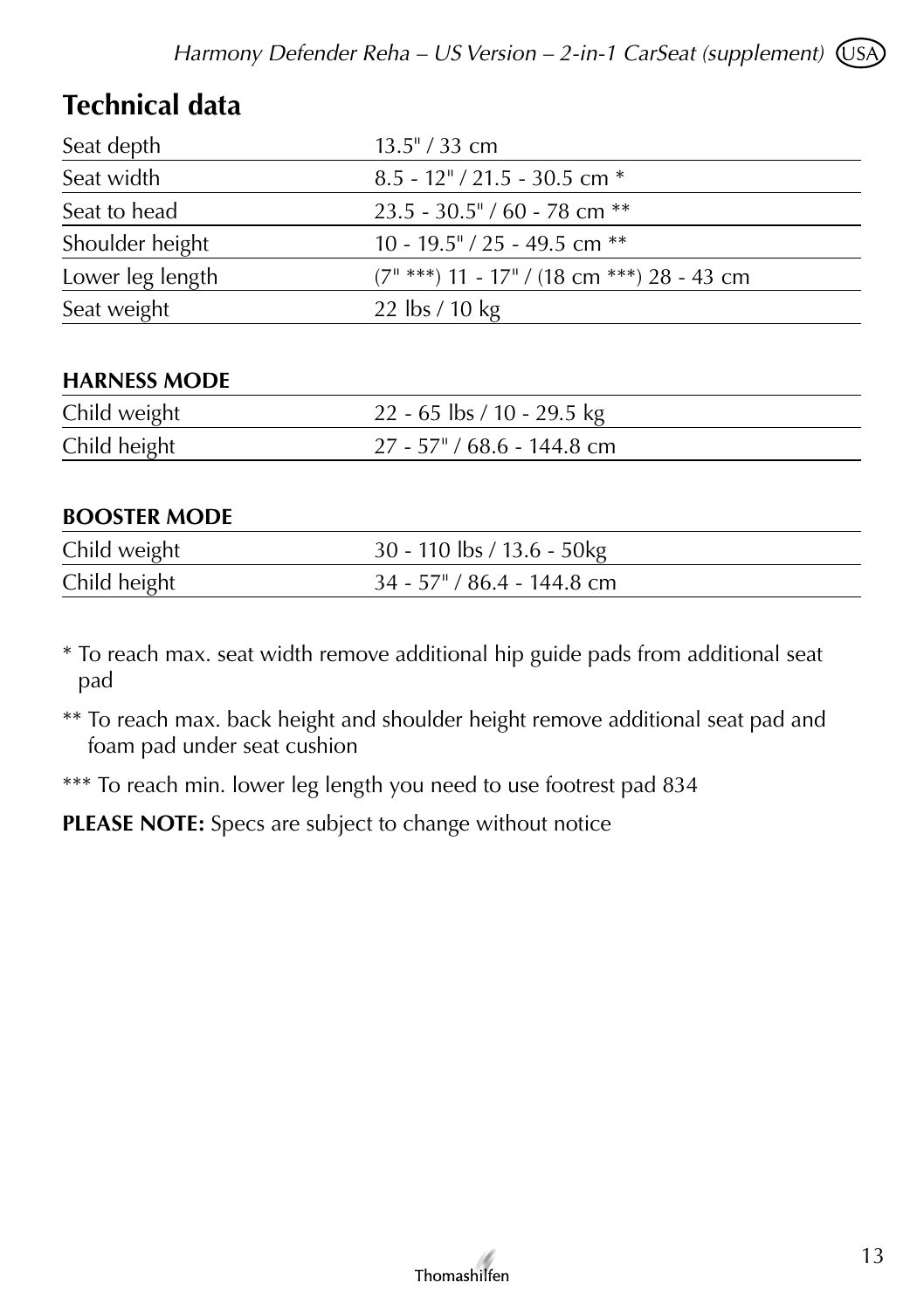## **5-point belt**

#### **Please note: Booster Mode ONLY:**

The 5-point positioning belt integrated into the child seat is NOT a safety-relevant item. In this case the child is restrained by the vehicle's 3-point safety belt. The 5-point belt is only intended for use as a positioning belt to provide additional support for children with a body weight between 30 and 110 lbs / 13.6 and 50 kg and body height between 34 and 57" / 86.4 and 144.8 cm.

**WARNING:** To ensure headrest is locked in position, gently push down on head rest. FAILURE TO ADJUST THE HARNESS STRAPS CORRECTLY COULD RESULT IN SERIOUS INJURY OR DEATH.

#### **Harness and Booster Mode: For more information on the use of belts please consult the Harmony Defender user manual provided with the seat.**

**Loosen** the harness strap by pushing the up-front metal harness adjuster at the front of the seat just above the adjustment strap and simultaneously pull the chest strap towards you. (Fig. 1a)

**Tighten** harness system by gently pulling on the up-front harness adjuster strap until all slack is removed from the system.

**Unbuckle** harness straps by pressing on the red buckle release button and by pulling the buckle clips out. (Fig.1b)

## **Head support**

Pull the covers as tight as possible over the side parts of the headrest. (Fig. 2a + 2b)

The cover can be removed and maschine washed at up to 30 °C / 86 °F.

## **Lateral trunk support**

Attach the lateral trunk support by placing it on the seat. (Fig. 3a) Guide both hook and loop straps behind the back cover and hook and loop-fasten them behind the cover. (Fig. 3b)

The pad can be removed and maschine washed at up to 30  $\degree$ C / 86  $\degree$ F.

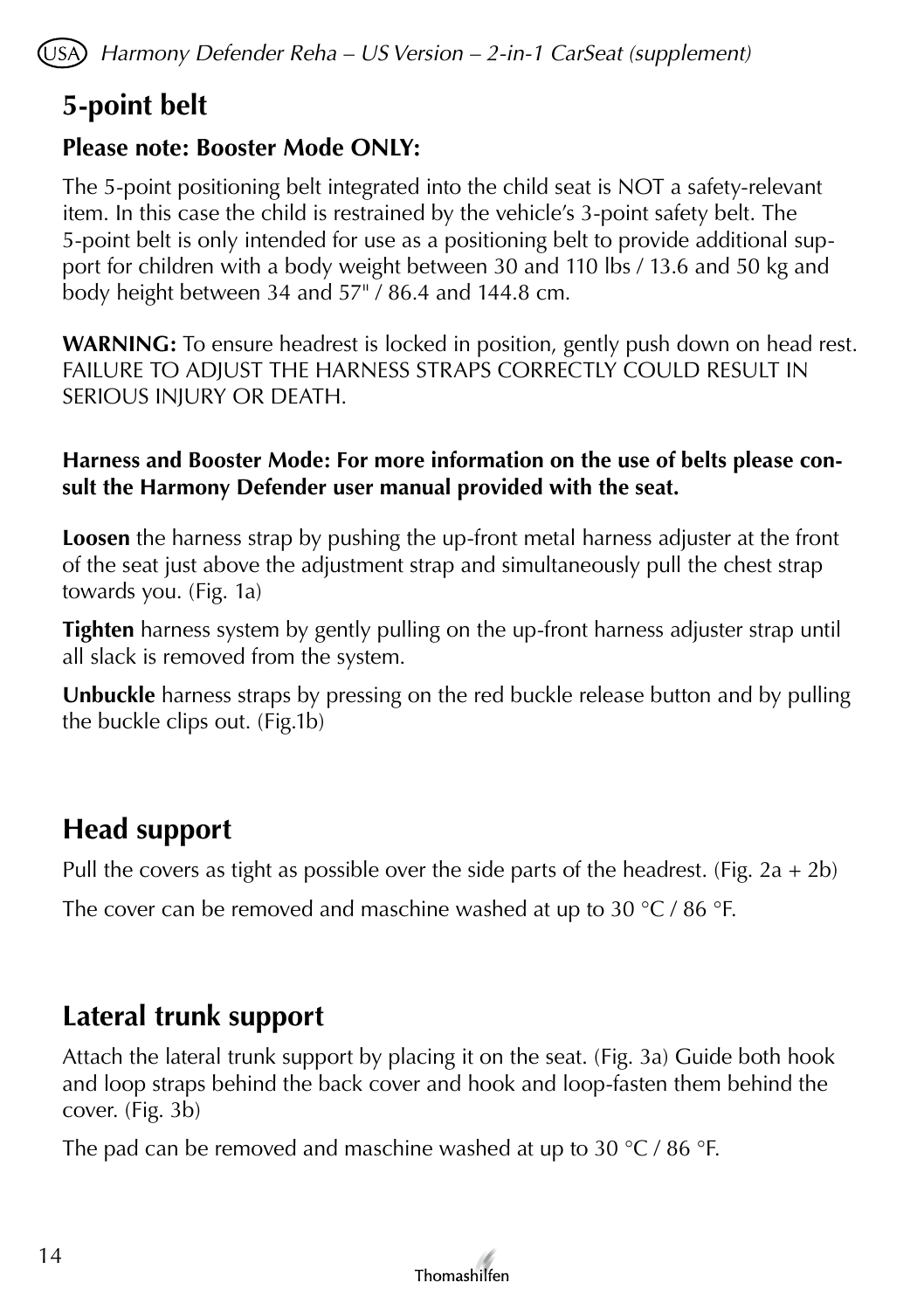### **Lateral seat support**

The Harmony Defender Reha is fitted with a seat reducer. The lateral seat supports are fitted to the seat pad with hook and loop fastener. To increase seat width (21.5 to 30.5 cm / 8.5 to 12") just pull off the lateral seat supports from the seat reducer. (Fig. 4a)

The pads can be removed and maschine washed at up to 30 °C / 86 °F.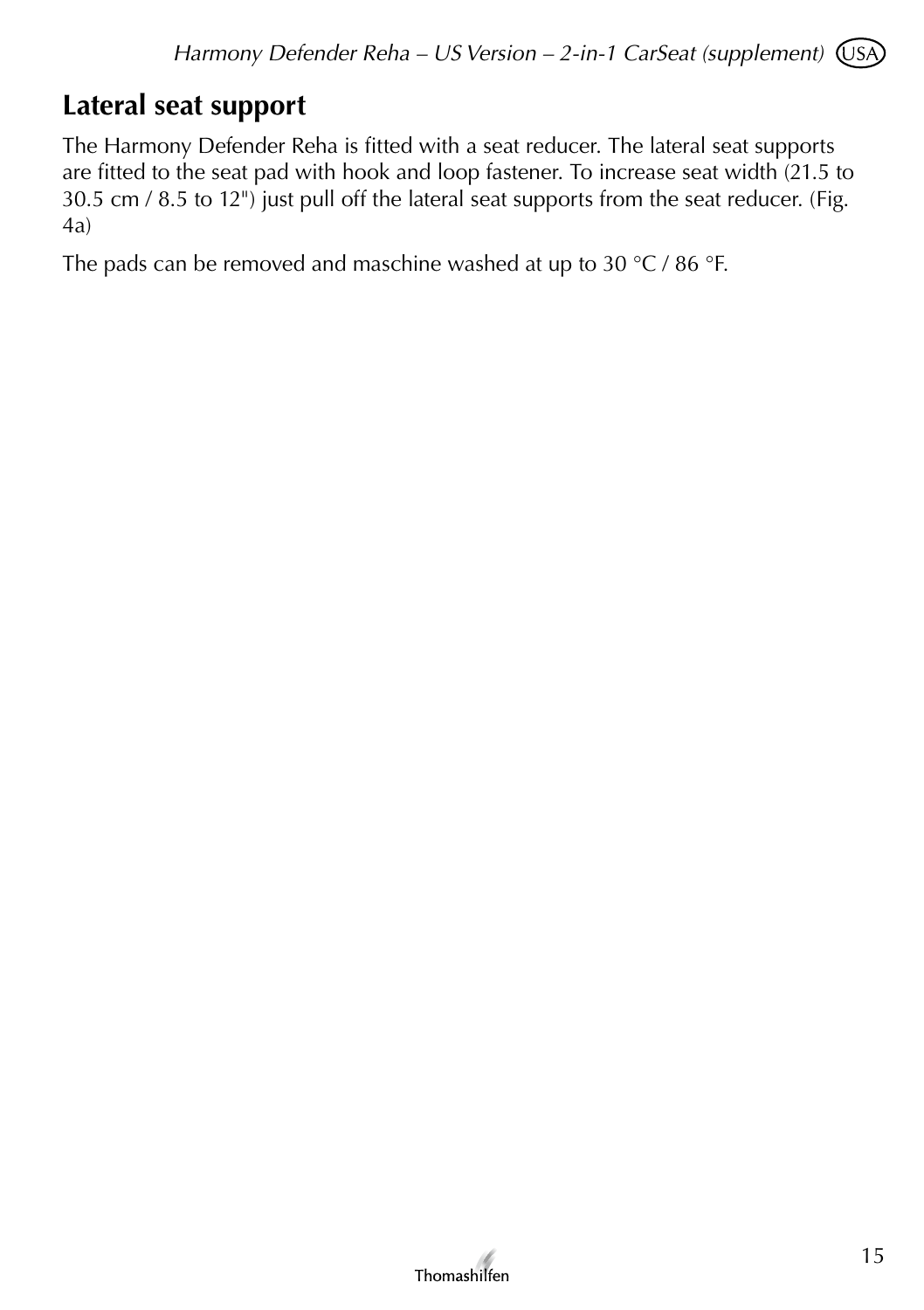

#### **Footrest adapter** (accessory) **item code: 821/2**

First pull off the 2 rubbers underneath the seat shell (Fig. 9a).

To be able to connect the Defender Reha with the footrest adapter, you must first mount the adapter plate to the seat. Remove the four screws (phillips) that are screwed into the seating shell of the Defender Reha from below (Fig. 9b).

Hold the adapter plate against the underside of the seat so that the countersunk bores in the plate are on the bottom and the wider end of the adapter plate is up against the rear end of the seat. Screw the plate onto the seat with the supplied longer screws (Fig. 9c).

Now position the seat at a 90° angle flush to the front of the footrest adapter (handle points forwards) and lower the seat onto the footrest adapter so that it is held in place by the hook and loop strips. If you want to remove the seat from the footrest adapter always do so by raising at the rear and tilting forwards. (Fig. 9d)

**TRANSPORT:** If transporting the seat with footrest adapter grasp the footrest adapter with one hand by the front handle and hold the rear of the seat firmly in the other hand. The seat and footrest adapter can also be transported eparately if too heavy.

**FOOTREST:** The footrest is mounted on the underside of the footrest adapter (location tubes) (Fig. 12b).

**LATCH connector intervalse and the code: 818 (for footrest adapter – Booster Mode ONLY)** (accessory)

#### **Booster Mode ONLY:**

If your vehicle is equipped with LATCH (Lower Anchors and Tethers for Children), the vehicle LATCH anchorage points may be visible at the seat crease.

#### **Check your vehicle owner's manual for your vehicle's exact LATCH locations, anchor identifications and usage requirements for use with a child restraint.**

**NOTE:** The LATCH connector cannot be used if the vehicle does not have LATCH anchors. Check before buying!

If LATCH anchors are not available in your car choose item 819 Stabilizing bow to install footrest adapter.

First release the rear locking screw on the tube support beneath the footrest adapter (the plate is rounded at this point). (Fig. 10a)

Then lay the LATCH connector onto the vehicle's seat. The bore holes at the ends of the guide tubes must point downwards to the vehicle's seat. Guide the LATCH connector (with yellow release buttons) into the vehicle's LATCH anchors. Check that

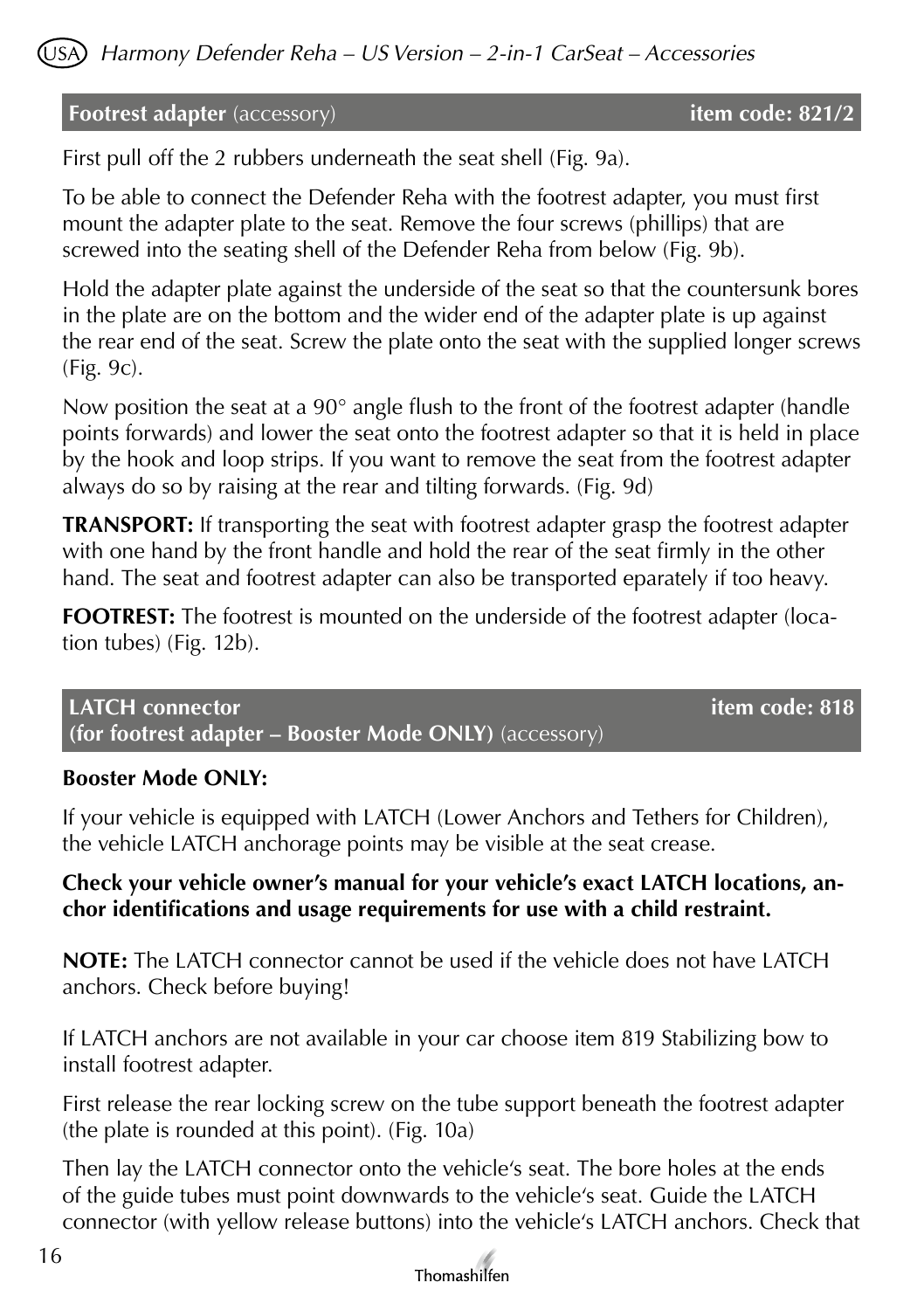the connectors have locked into place safely by pulling. Now fit the LATCH connector into the footrest adapter 's rear support (the plate is rounded at this point) with the released locking screw. (Fig. 10b)

Adjust the extension length of the LATCH connector to your vehicle. The child's car seat has to have contact with the backrest of the vehicle's seat when mounted on the footrest adapter. Once the requested position is adjusted, carefully raise the front of the footrest adapter until you can reach the rear locking screw and tighten this correctly. (Fig. 10c)

**CAUTION:** The LATCH connector for the footrest adapter serves to position the car seat and does not replacethe safety belt. The child / the seat always has to be secured with the 3-point belt of the vehicle according to the user manual. Even when seat is not occupied.

**Stabilising bow, rear item code: 819 (for footrest adapter – Booster Mode ONLY)** (accessory)

#### **Booster Mode ONLY:**

First release the rear locking screw on the tube support beneath the footrest adapter. Slide the stabilising bow on the rounded rear side into the tube support located there. (Fig 11a)

Now place the footrest adapter onto the seat so that the stabilising bow can be slid in as far as possible between the vehicle's backrest and seat. (Fig. 11b)

Adjust the extension length of the stabilising bow to your vehicle. The child's car seat has to have contact with the backrest of the vehicle's seat, when mounted on the footrest adapter.

Turn the footrest adapter around carefully and tighten the locking screw correctly. The screw should hereby fit exactly into one of the safety bore holes of the stabilising bow's guide tube.

**NOTE:** The stabilising bow can be used from both sides (Fig. 11c), try out both sides in your vehicle to find out which offers the most stability for the footrest adapter.

| <b>Footrest, short, depth 4.7 in / 12 cm</b> (accessory) | item code: 806 |
|----------------------------------------------------------|----------------|
| <b>Footrest, long, depth 7.1 in / 18 cm</b> (accessory)  | item code: 805 |

**NOTE:** You need to use a footrest adapter 821/2 to install a footrest 805 / 806.

Push the footrest tubes into the front of the adapter (Fig. 12a). To do this, depress the catch springs on the footrest. Always secure the footrest against falling out using the knurled nut on the left tube of the footrest adapter (Fig. 12b). Multiple holes in the

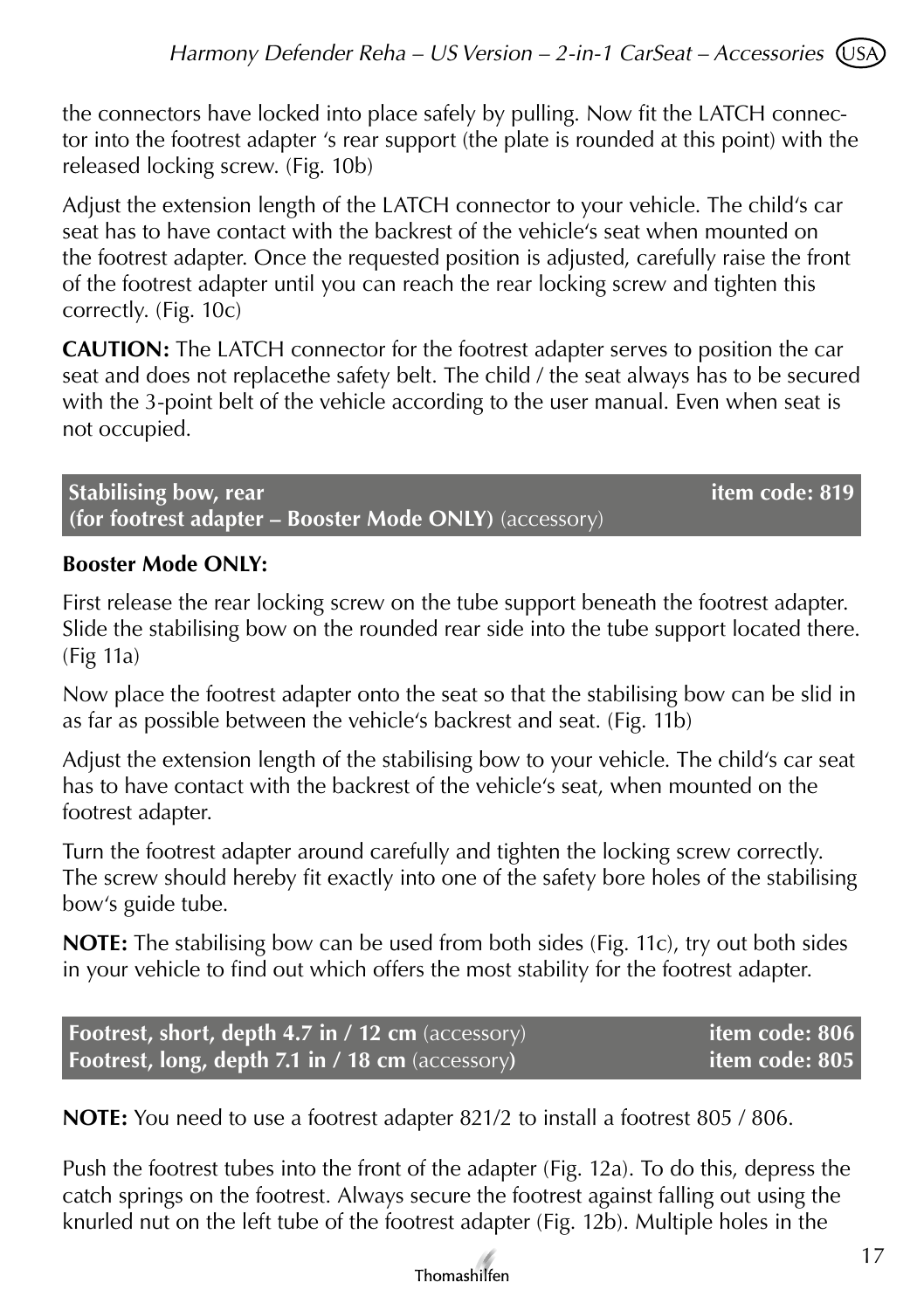footrest tubes allow the footrest to be adjusted to match the depth of the vehicle's seat.

To stabilize the footrest on the vehicle floor adjust the height of the support bars by screwing them in or out until they have contact with the vehicle. Then lock the support bars with the hand knobs to prevent them unscrewing accidentally (Fig. 12c). Screw the hand knobs upwards as far as possible and tighten them fast.

#### **Lower leg length (11 - 17 in / 28 - 43 cm):**

The lower leg length is adjusted by changing the height of the footrest. Loosen both outer screws. Retighten them after each adjustment.

**NOTE:** You can use a footrest pad (item 834, height 4 in/ 10 cm) if a shorter lower leg length is required. (Fig. 12d)

#### **Foot angle (Flexion 0 - 10°):**

Loosen the four screws left and right on the underside of the footrest to adjust the desired foot angle with the rails. Then retighten the screws.

**NOTE:** Footrest and seat wedge below cannot be used in combination.

**Seat wedge, below** (accessory) **item code: 810**

Center the seat wedge  $(+10^{\circ}$  recline) below the Defender Reha seat. (Fig. 5a) The high edge is at the front to achieve an optimum rest position of the child. (Fig. 5b)

The cover is removable (zipper) and can be maschine washed at up to 30  $\degree$ C / 86  $\degree$ F.

**NOTE:** Footrest and seat wedge below cannot be used in combination.

#### **Table** (accessory) **item code: 831**

Mount the side parts of the table first, by pulling them over the armrests of the seat. (Fig. 6a) The side with the long loop fastener on top of armrest. Guide the hook straps between seat and back rest so hook straps can be attchached to loop fastener on inner side of armrests. (Fig. 6b)

**TIP:** Turn recline knob counterclockwise to open gap at base of backrest to facilitate passing the hook and loop straps through the gap to secure.

Now attach the table to the hook and loop straps on top of the armrests. Guide the belt around the back of the seat and fasten it to the hook and loop fastener at the side of the table.

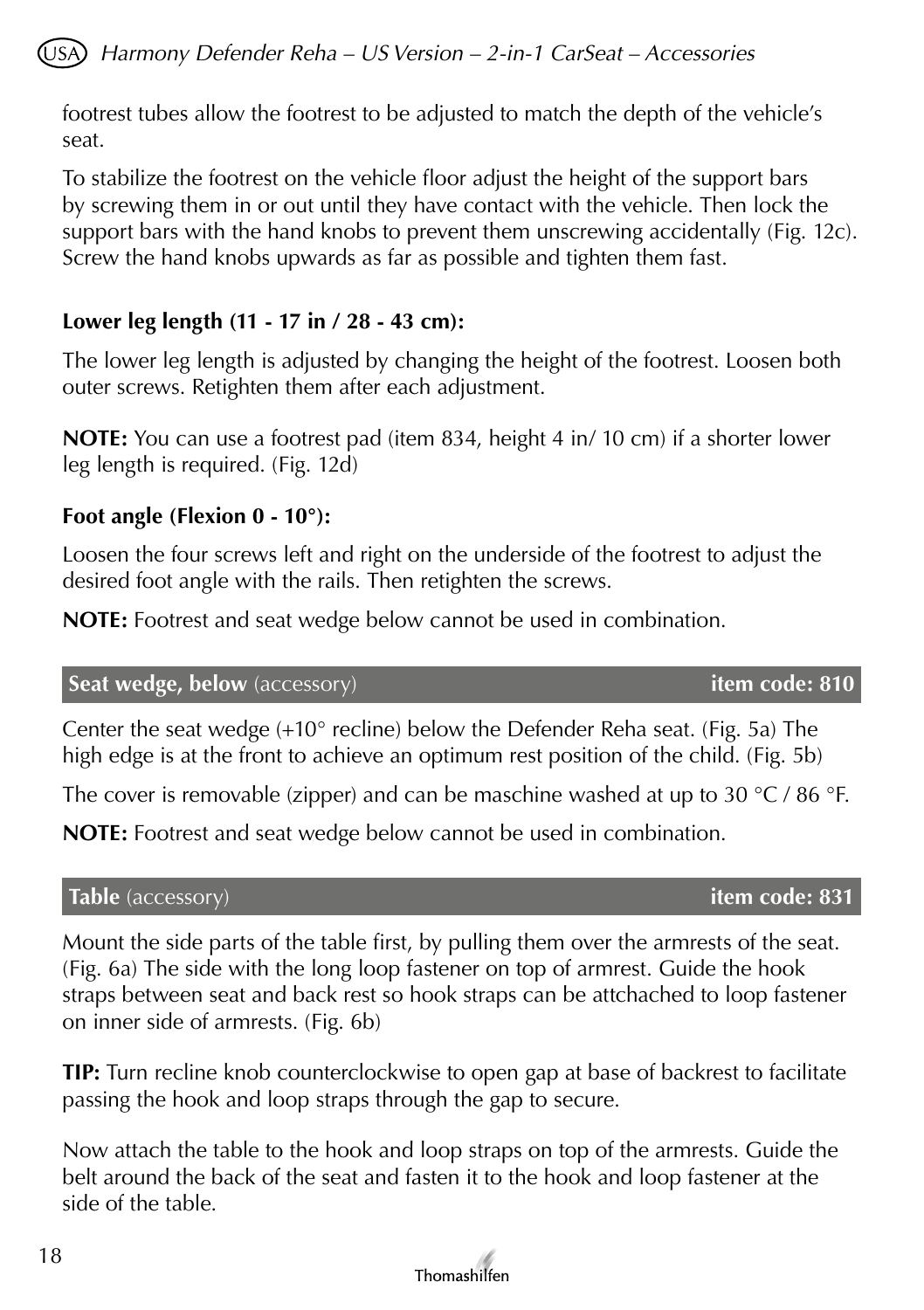**NOTE:** For reasons of space the large crotch pad (item code 832) should be removed when using the table.

The cover is removable (zipper) and can be maschine washed at up to 30 °C / 86 °F.

#### **Abduction block** (accessory) **item code: 833**

#### **Assembly:**

Before assembling the abduction block, the crotch pad needs to be removed. Open the 5-point belt and remove the crotch pad by pulling it off the belt buckle. (Fig. 8a)

Remove the base plate underneath seat base unscrewing 4 philips screws. (Fig. 7a) Grasp metal locking plate of crotch strap and turn it 90 degrees (Fig. 7b) so you can slide it through through seat base opening to take crotch strap completely out. (Fig. 7c) Push metal locking plate through slit of abduction block from the top. (Fig. 7d) Guide crotch strap with abduction block back into seat base while sticking metal locking plate into needed slot position.

Ensure that metal locking plate sits in the right place and buckle is facing froward and strap is not twisted. Mount the base plate. Please remember to re-attach the crotch pad.

#### **Adjustment position:**

The abduction block has 2 positions. Lift the fabric seat pad on the base of Defender to expose the crotch strap and slot positions. Guide the crotch strap through the plastic base to the desired slot position.

The cover is removable (zipper) and can be machine washed at up to 30  $\degree$ C / 86  $\degree$ F. To remove the cover, the abduction block first has to be pulled off from the crotch strap as described above.

#### **Crotch pad, large** (accessory) **item code: 832**

Remove the small standard crotch pad first, by pulling it off the crotch strap. (Fig. 8a) Attach the large crotch pad just like the small one, guidung the crotch strap through the crotch pad, coming from below.

The cover is removable (zipper) and can be machine washed at up to 30 °C / 86 °F.